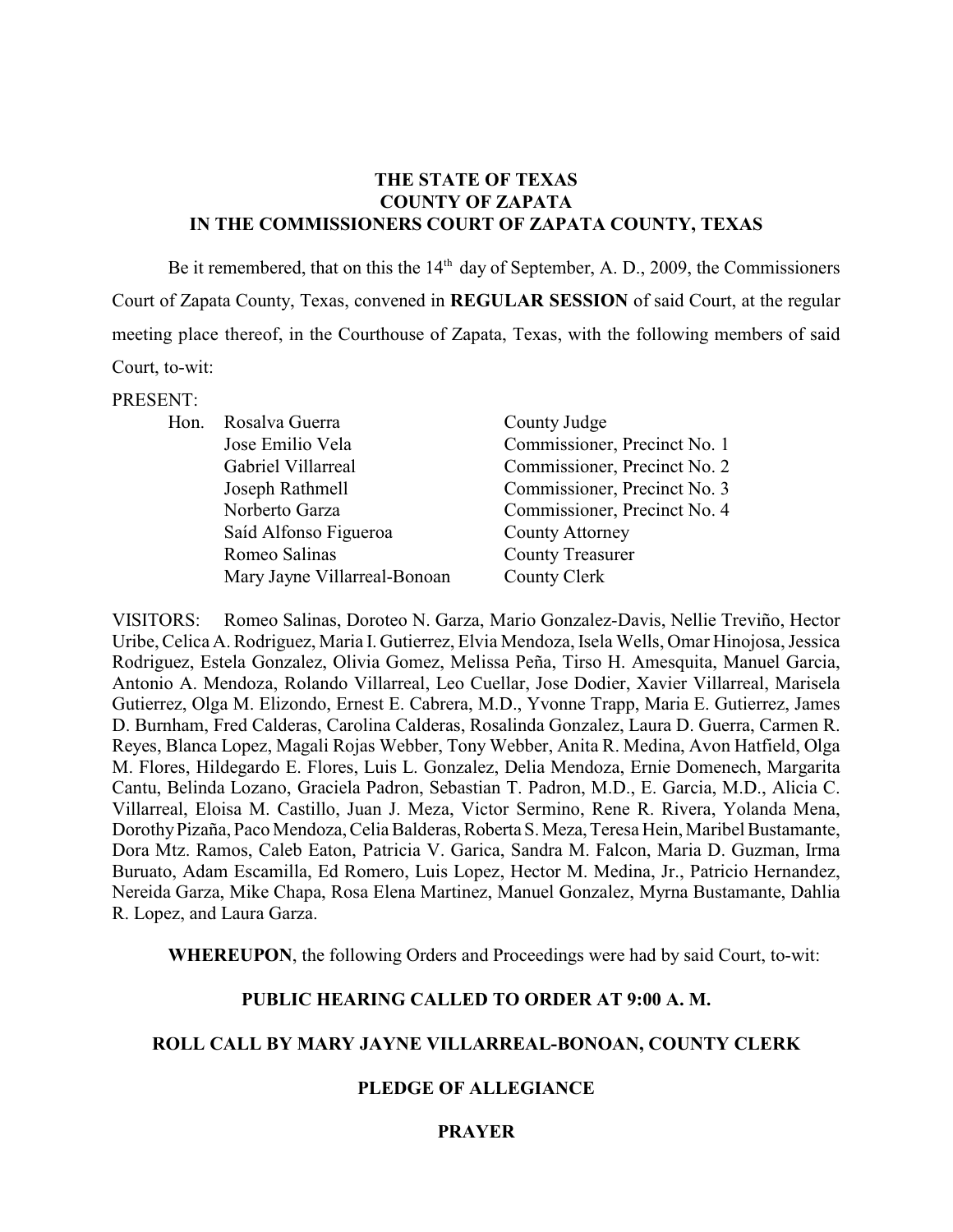# **PUBLIC HEARING No comments or remarks on 2009-2010 Zapata County Budget**

#### **ADJOURN**

Motion to adjourn Public Hearing was made by Commissioner Garza, seconded by Commissioner Villarreal and being put to a vote, was approved by the affirmative vote of all members of the Court.

### **COMMISSIONERS' COURT MEETING CALLED TO ORDER AT 9:15 A. M.**

# **ORDER APPROVING MINUTES FOR MEETING OF AUGUST 10TH AND AUGUST 27TH, 2009**

Motion was made by Commissioner Vela, seconded by Commissioner Garza, to approve the Minutes of **August 10<sup>th</sup> and August 27<sup>th</sup>, 2009** as presented by Mary Jayne Villarreal-Bonoan, County Clerk.

The above motion, being put to a vote, was approved by the affirmative vote of all members of the Court.

#### **DEPARTMENTAL REPORTS**

Luis Lauro Gonzalez, Zapata County Tax Assessor/Collector, presented Commissioners Court with the August report. He reported that the tax office collected \$15,502.55 in hotel/motel taxes and \$55,803.75 in county collections. A total of \$270,433.39 has been collected for the year. (Report attached for the record.)

Dora Ramos, District Clerk, presented Commissioners' Court with a written report for October 2008 - September 2009. The District Clerk's office collected \$96,718.75. (Report attached for the record.)

Romeo Salinas, Zapata County Treasurer, presented Commissioners' Court with a written Treasurer's Report for August 2009. (Report attached for the record.)

Caleb Eaton, Zapata County Extension Agent, presented Commissioners' Court with a written report and update on the Extension Office. (Report attached for the record.)

#### **ORDER APPROVING INVOICES**

Motion was made by Commissioner Rathmell, seconded by Commissioner Garza, to approve invoices as presented by Doroteo N. Garza, County Auditor.

The above motion, being put to a vote, was approved by the affirmative vote of all members of the Court.

# **ORDER ADOPTING COUNTY BUDGET FOR FISCAL YEAR 2009-2010**

Motion was made by Commissioner Garza, seconded by Commissioner Vela, to adopt the County Budget for Fiscal Year 2009-2010, with changes, as requested by Doroteo N. Garza, County Auditor.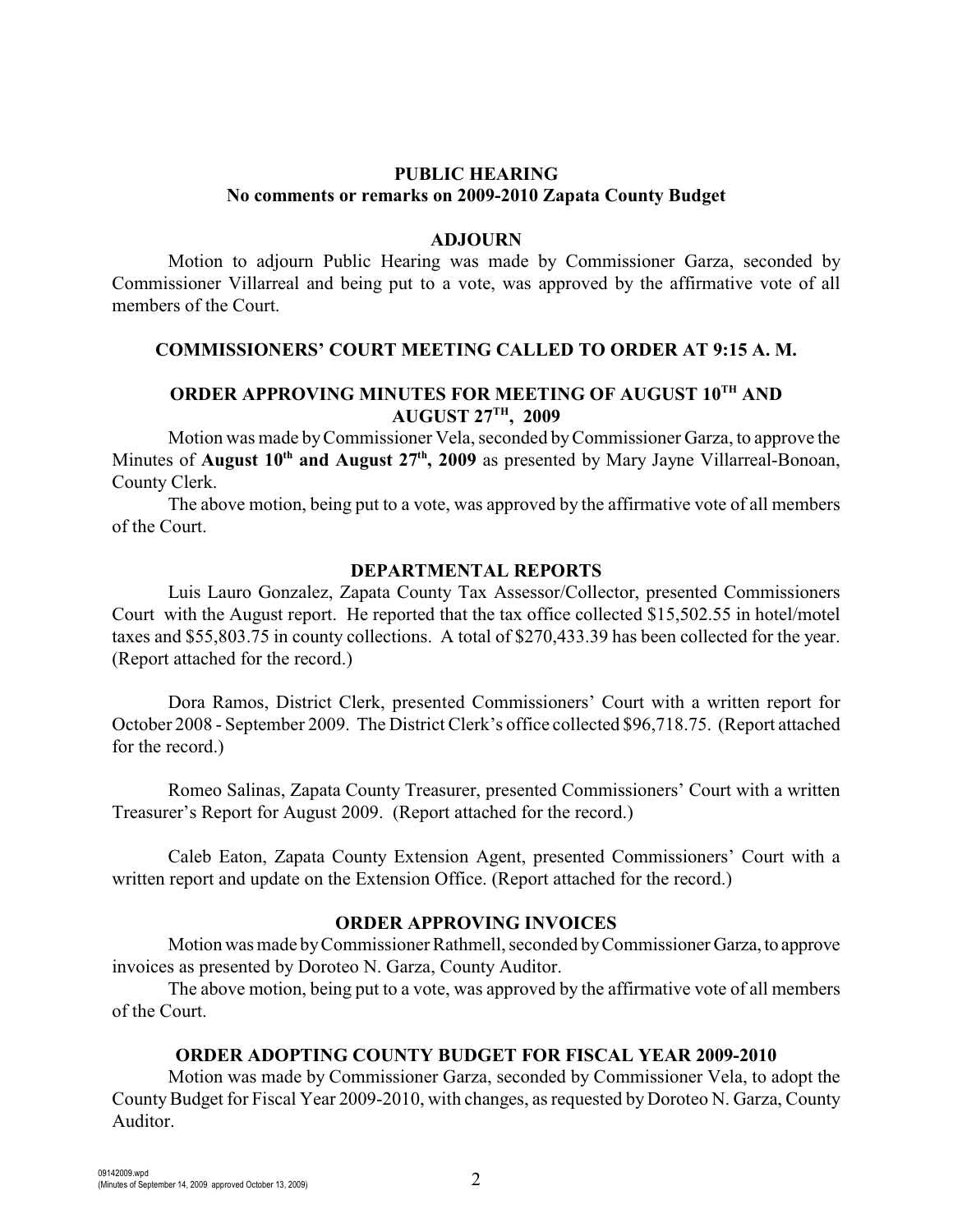The above motion, being put to a vote, was approved by the affirmative vote of all members of the Court.

#### **ORDER APPROVING ADOPTION OF TAX RATE FOR FISCAL YEAR 2009-2010**

Motion was made byCommissioner Villarreal, seconded by Commissioner Vela, to approve the tax rate at \$0.736096 per \$100 valuation for Fiscal Year 2009-2010 by executing an "Order Setting the Tax Rate for Fiscal Year 2009-2010" as requested by Doroteo N. Garza, County Auditor and that the order setting the tax rate be approved as follows:

| -TOTAL TAX | 0.736096 |
|------------|----------|

The above motion, being put to a vote, was approved by the affirmative vote of all members of the Court.

# **ORDER SETTING SALARIES AND NUMBER OF POSITIONS BY APPROVING GENERAL ORDER OF PERSONNEL FOR FISCAL YEAR 2009-2010**

Motion was made by Commissioner Garza, seconded by Commissioner Vela, to set the salaries and the number of positions by approving the General Order of Personnel for Fiscal Year 2009-2010 as requested by Doroteo N. Garza, County Auditor.

The above motion, being put to a vote, was approved by the affirmative vote of all members of the Court.

#### **ORDER APPROVING "OPERATIONAL GENERAL ORDER FOR FISCAL YEAR 2009-2010**"

Motion was made by Commissioner Vela, seconded byCommissioner Villarreal, to approve the "Operational General Order for Fiscal Year 2009-2010" as requested by Doroteo N. Garza, County Auditor.

The above motion, being put to a vote, was approved by the affirmative vote of all members of the Court.

#### **ORDER APPROVING INCENTIVE PAY**

Motion was made by Commissioner Vela, seconded by Commissioner Garza, to approve the following incentive pay:

- Roel Gonzalez, Jr. from \$10.27 to \$10.52, Fire Fighter
- William A. Butterfield from \$10.35 to \$10.60, Fire Inspector
- Fermin Orta from \$10.36 to \$10.61, Peace Officer
- Gabriela Gonzalez from \$10.28 to \$10.53, Fire Fighter
- Gerardo Garza from \$10.36 to \$10.86, EMT-1
- Benjamin Martinez from \$12.39 to \$12.64, Fire Fighter
- Carlos Talamante from \$10.33 to \$10.60, Fire Inspector
- Daniel Arriaga from \$10.29 to \$10.54, Fire Fighter
- Jorge Oyervides from \$12.98 to \$13.25, Fire Inspector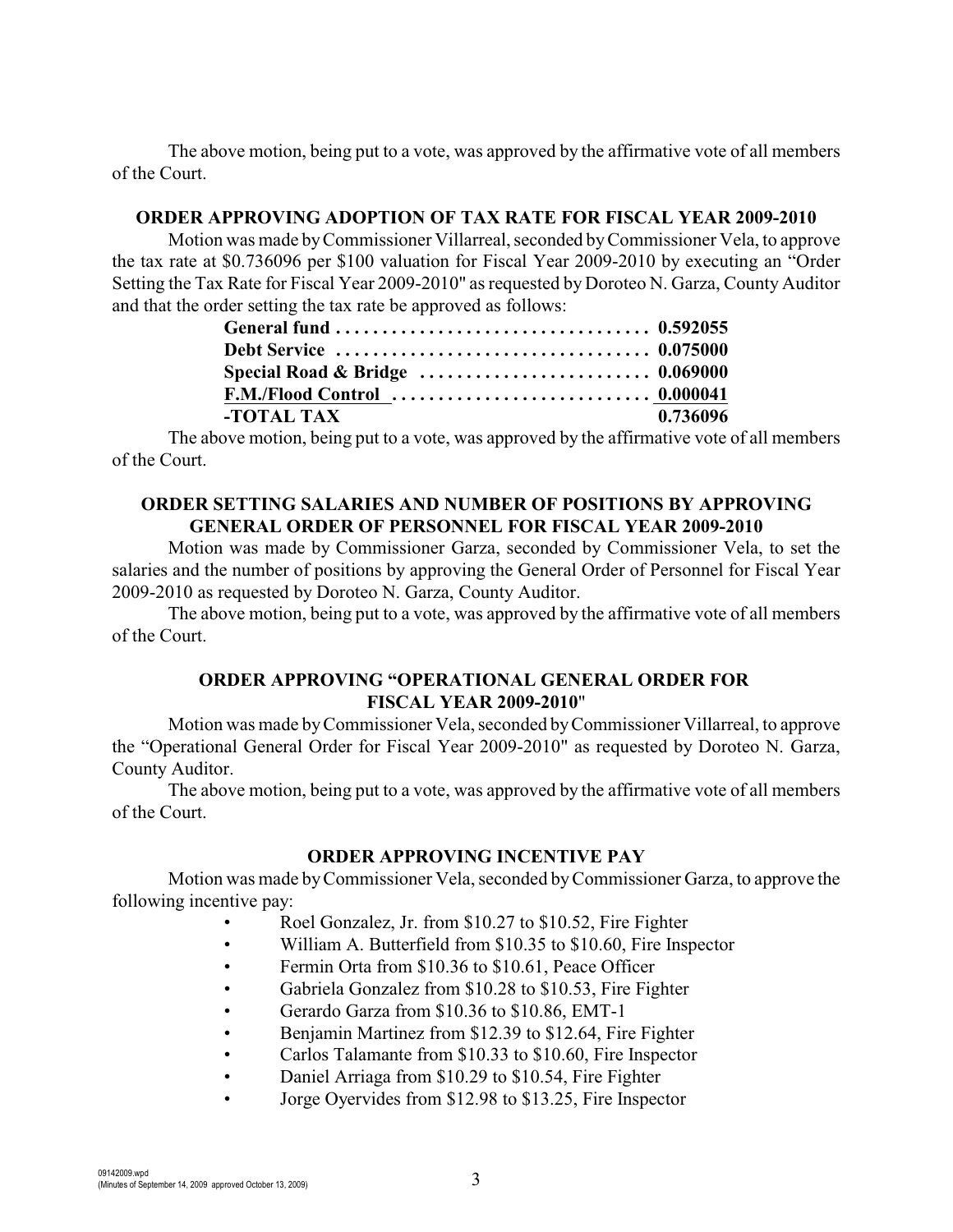These monies will come out of page 26, line item 10-543-107 as requeste4d by Fire Chief Juan Jose Meza.

The above motion, being put to a vote, was approved by the affirmative vote of all members of the Court.

#### **ORDER APPROVING REMOUNT OF AMBULANCE AND STRETCHER**

Motion was made by Commissioner Garza, seconded by Commissioner Villarreal, to approve the remount of one ambulance for the total cost of \$82,603.00. Received grant of \$30,000.00, requesting \$55,000.00 for remount and stretcher from tobacco funds as requested by Fire Chief Juan Jose Meza.

The above motion, being put to a vote, was approved by the affirmative vote of all members of the Court.

#### **ORDER APPROVING CHANGE ORDER FOR ROMEO T. FLORES PARK**

Motion was made by Commissioner Rathmell, seconded by Commissioner Vela, to approve the change order in the amount of \$25,000 for unexpected expenses for excavation of rocks during construction of swimming pool at the Romeo T. Flores Park as presented and requested by John Rigney, Rigney Construction.

The above motion, being put to a vote, was approved by the affirmative vote of all members of the Court.

# **ORDER APPROVING PROPOSAL SUBMITTED BY DR. EDMUNDO GARCIA FOR ZAPATA COUNTY CLINIC MANAGEMENT**

Motion was made by Commissioner Villarreal, seconded by Judge Guerra, to approve proposal submitted by Dr. Edmundo Garcia for Zapata County Clinic Management as requested by Rosalva Guerra, County Judge.

The above motion, being put to a vote, was approved by the affirmative vote of all members of the Court.

# **ORDER APPROVING RESOLUTION FOR ZAPATA COUNTY SHERIFF'S OFFICE TASK FORCE OPERATION BORDER STAR GRANT #1982103**

Motion was made byCommissioner Vela, seconded byCommissioner Villarreal, to approve resolution for the Zapata County Sheriff's Office Task Force Operation Border Star Grant #1982103 as requested by Captain Victor Sermino, Zapata County Sheriff's Department.

The above motion, being put to a vote, was approved by the affirmative vote of all members of the Court.

# **ORDER APPROVING USE OF LITTLE LEAGE PARK FOR ZAPATA LITTLE LEAGE DEVELOPMENTAL PROGRAM**

Motion was made byCommissioner Vela, seconded by Commissioner Villarreal, to approve the use of Little League park to the end of 2009 for Zapata Little League Developmental Program as requested by Norberto Garza, County Commissioner, Pct. 2.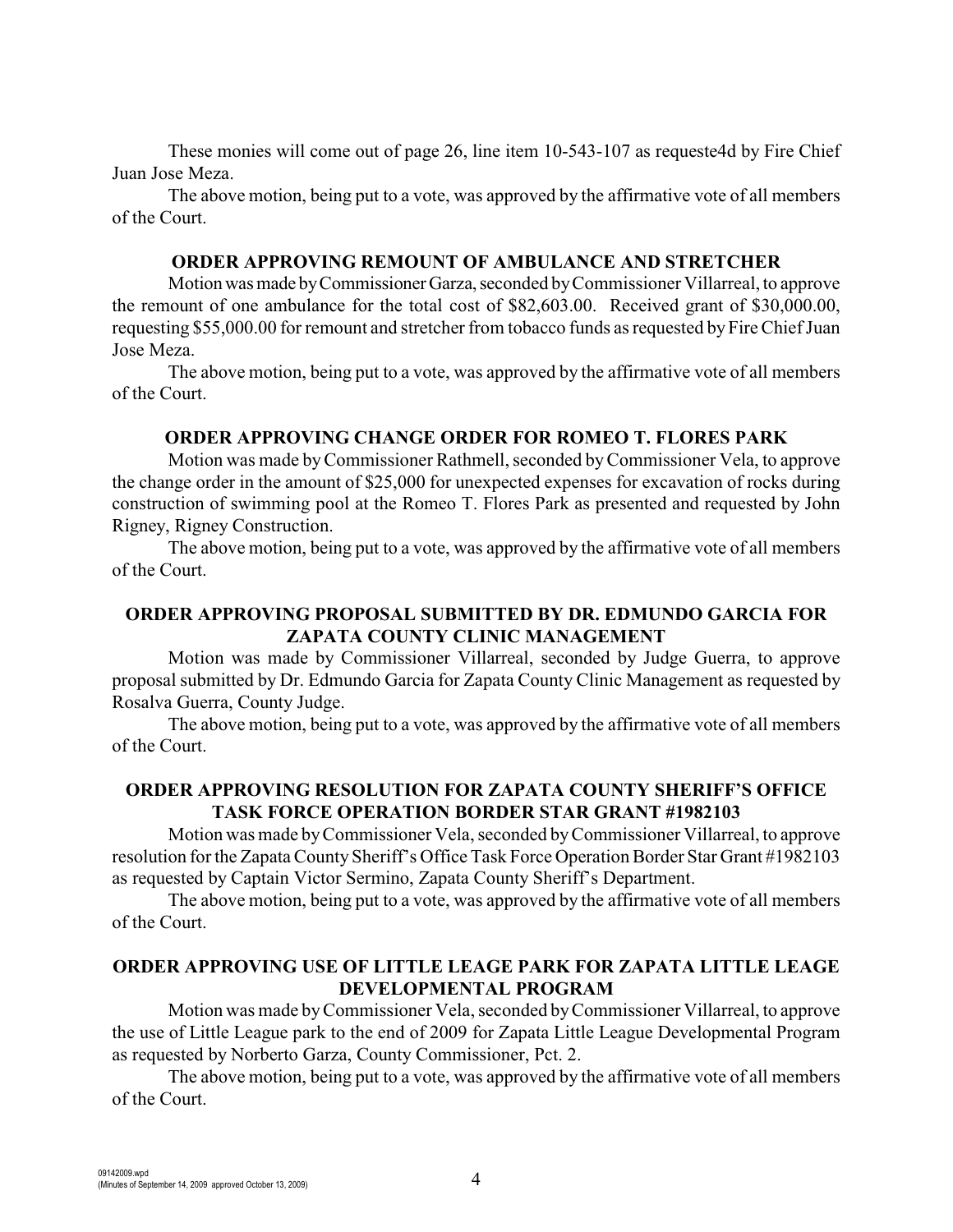# **ORDER APPROVING BID AWARD TO ELIZONDO'S CONSTRUCTION FOR DEMOLITION AND RECONSTRUCTION OF LITTLE LEAGUE PARK RESTROOMS**

Motion was made by Commissioner Garza, seconded by Commissioner Villarreal, to award bid to Elizondo's Construction, being the lowest bidder, for the demolition and reconstruction of Little League Park restrooms as requested by Doroteo N. Garza, County Auditor.

The above motion, being put to a vote, was approved by the affirmative vote of all members of the Court.

# **NO ACTION WAS TAKEN ON REQUEST BY FRED CALDERAS, HEAD COACH OF THE YOUTH FOOTBALL LEAGUE, TO APPROVE USE OF THE LITTLE LEAGUE FIELD FOR PRACTICE FROM 7 PM - 9 PM AND FOR THE LIGHTS TO BE TURNED ON**

### **ORDER APPROVING NECESSARY FUNDING NEEDED TO COMPLETE ZAPATA COUNTY PLAZA PROJECT**

Motion was made byCommissioner Vela, seconded by Commissioner Villarreal, to approve the necessary funding needed to complete the Zapata County Plaza Project funding to be provided from the Hotel Motel Tax Fund as requested by the Zapata County Chamber of Commerce. \$22,488.25 will be funded from Motel/Hotel Tax Funds, balance will be funded by Commissioner Vela, Pct. 1 and Commissioner Rathmell, Pct. 3 for total funding in the amount of \$34,197.00.

The above motion, being put to a vote, was approved by the affirmative vote of all members of the Court.

# **ORDER APPROVING USE OF ZAPATA COUNTY PAVILION FOR ANNUAL MARIACHI HALCON JAMAICA**

Motion was made by Commissioner Garza, seconded by Commissioner Villarreal, to approve use of the Zapata County Pavilion for the annual Mariachi Halcon Jamaica on October 11, 2009.

The above motion, being put to a vote, was approved by the affirmative vote of all members of the Court.

# **ORDER TO TABLE CHANGE ORDER FOR NEW WATER PLANT**

Motion was made by Commissioner Vela, seconded by Commissioner Garza, to table request by Carlos Treviño, Water Plant Manager and Joseph Rathmell, County Commissioner, Pct. 3, to approve a change order for the new water plant.

The above motion, being put to a vote, was approved by the affirmative vote Commissioner Vela, Garza and Villarreal. Commissioner Rathmell abstained. Motion carried.

# **ORDER APPROVING USE OF ZAPATA COUNTY COMMUNITY CENTER FOR GIRL SCOUT MEETING**

Motion was made by Commissioner Vela, seconded by Commissioner Garza, to approve the use of the Zapata County Community Center for Girl Scout meeting on September 30, 2009 from 6 pm to 8 pm as requested by Isela Wells, Girl Scout Director.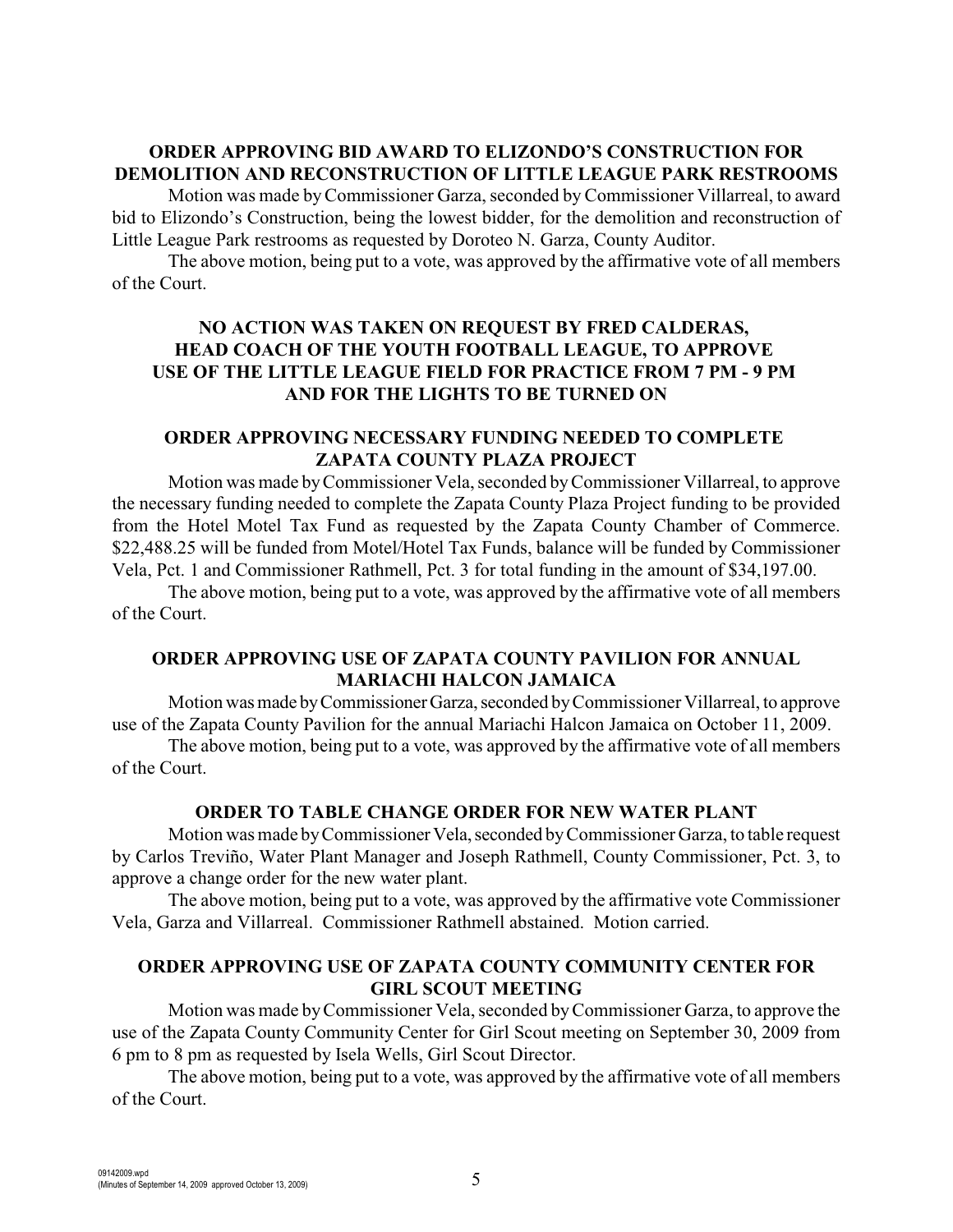### **ORDER APPROVING PERMISSION TO USE PAVILION BY MARINE CORPS FOR TOYS FOR TOTS**

Motion was made by Commissioner Vela, seconded by Commissioner Garza, to approve request for permission to use pavilion on December 13, 2009 by Marine Corps for Toys for Tots as requested by Sgt. Manuel Garcia.

The above motion, being put to a vote, was approved by the affirmative vote of all members of the Court.

### **ORDER APPROVING HIRING OF ONE TEMPORARY CLERS TO BE PAID FROM DISTRICT CLERK'S RECORDS MANAGEMENT AND PRESERVATION FUND**

Motion was made by Commissioner Villarreal, seconded by Commissioner Rathmell, to approve hiring of one (1) temporary clerk, at the rate of \$7.50 per hour, to be paid from the District Clerk's Record Management and Preservation Fund under Section 118.0216 of the Local Government Code, to scan and/or index minutes and documents. Employment shall be effective September 14, 2009 and last until the project is completed as requested by Dora A. Ramos, District Clerk.

The above motion, being put to a vote, was approved by the affirmative vote of all members of the Court.

### **COMMUNICATIONS**

Rene Ricardo Rivera presented his resume to Commissioners' Court for their consideration.

# **ORDER AUTHORIZING MIKE CHAPA TO CONDUCT AN INVENTORY OF ZAPATA COUNTY MEDICAL CLINIC**

Motion was made by Commissioner Vela, seconded by Commissioner Garza, to authorize Mike Chapa to conduct an inventory of the Zapata County Medical Clinic on September 30, 2009 as requested by Doroteo N. Garza, County Auditor.

The above motion, being put to a vote, was approved by the affirmative vote of all members of the Court.

### **NO ACTION WAS TAKEN ON REQUEST BY HECTOR URIBE, LEGISLATIVE CONSULTANT, TO CONSIDER THE ADOPTION OF ZONING REGULATIONS PURSUANT TO SENATE BILL 63 OF TEXAS LEGISLATURE**

### **ORDER APPROVING RESOLUTION AUTHORIZING COUNTY TO MAKE GRANT FOR ZAPATA COUNTY NUTRITION PROGRAM**

Motion was made byCommissioner Vela, seconded by Commissioner Villarreal, to approve a resolution authorizing the County to make a grant for the Zapata County Nutrition Program as they apply for grant funds from the Texas Department of Agriculture to supplement and extend existing services to homebound persons in the County as requested by Rosie Gonzalez, Zapata County Nutrition Program.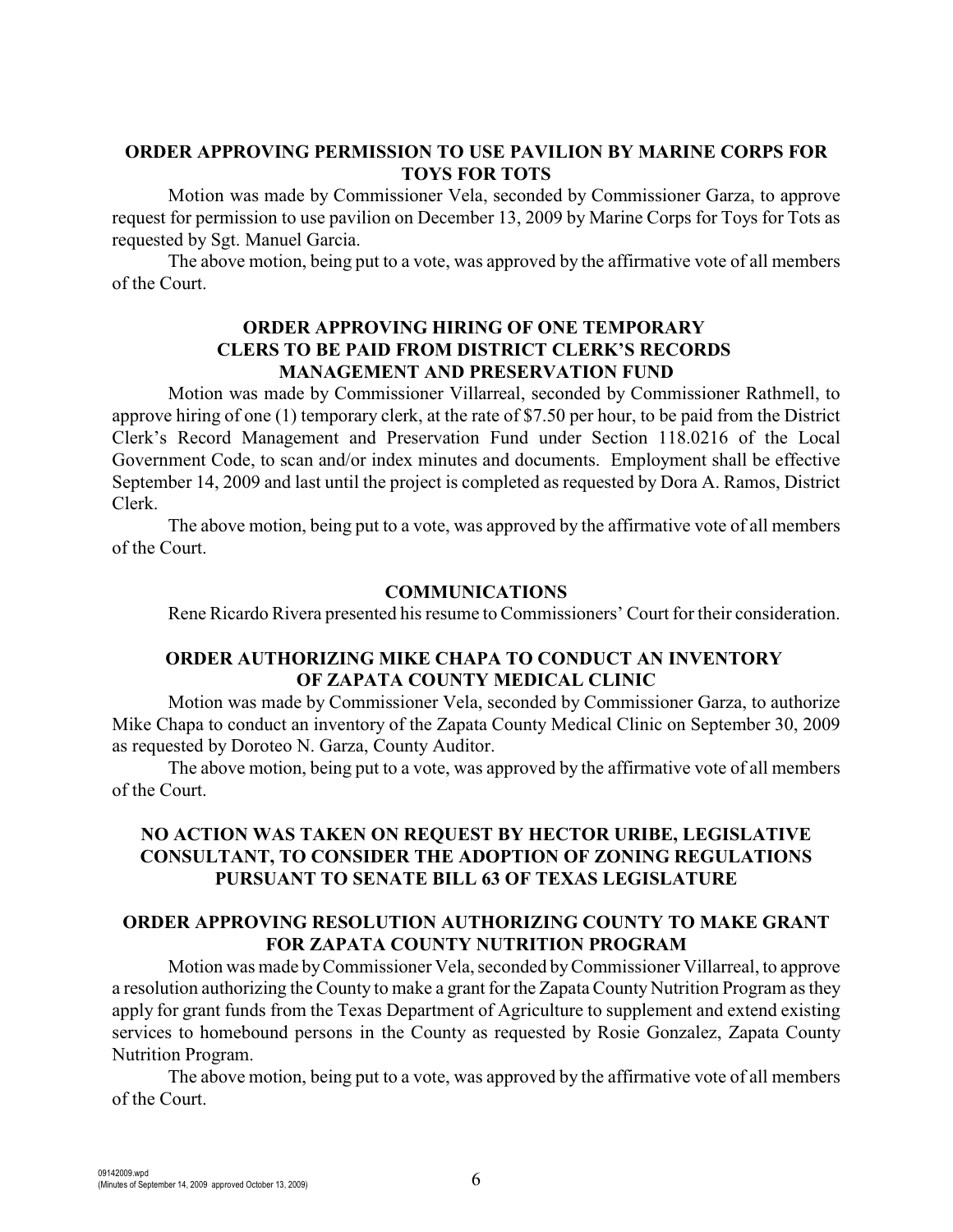## **ORDER APPROVING ASSISTANCE TO ZAPATA COUNTY WCID WITH IN-KIND LABOR FOR PROPOSED WATER LINE PROJECT**

Motion was made by Commissioner Vela, seconded by Commissioner Garza, to approve assistance to Zapata County WCID with in-kind labor, so long as labor is available, for the proposed water line project as requested by Manuel Gonzalez, Premier Engineering.

### **REPORT ON ZAPATA COUNTY MUSEUM PROJECT**

Dr. Hildegardo Flores reported on the Zapata County Museum project. Dr. Flores informed the court that it is projected that the museum will be completed next month. There are two proposals for installation of exhibits. He recommends Mr. Webber of the Southwest Museums. Dr. Flores will be requesting funds to pay Mr. Webber.

# **ORDER AUTHORIZING COUNTY TREASURER AND COUNTY AUDITOR TO CLOSE ALL ACCOUNTS AND MAKE ALL NECESSARY LINE ITEM TRANSFERS**

Motion was made by Commissioner Garza, seconded by Commissioner Vela, to authorize County Treasurer and County Auditor to close all accounts and make all necessary line item transfers as requested by Doroteo N. Garza, County Auditor.

The above motion, being put to a vote, was approved by the affirmative vote of all members of the Court.

# **ORDER APPROVING TEMPORARY EMPLOYEE TO REPLACE CREW MEMBER (PCT. 1) OUT ON WORKER'S COMPENSATION**

Motion was made by Commissioner Rathmell, seconded by Commissioner Garza, to approve temporary employee to replace a crew member (Pct. 1) out on worker's compensation as requested by Jose Emilio Vela, County Commissioner, Pct. 1.

The above motion, being put to a vote, was approved by the affirmative vote of all members of the Court.

### **ORDER APPROVING CONSTRUCTION OF BLOCK FENCE ON SOUTHEAST SIDE OF NEW SECTION OF ZAPATA COUNTY CEMETERY**

Motion was made byCommissioner Vela, seconded by Commissioner Villarreal, to approve the construction of a block fence on the southeast side of the new section of the Zapata County Cemetery with the adjoining landowner to provide all materials and the county agrees to provide labor for construction of fence as requested by Joseph Rathmell, County Commissioner, Pct. 3.

The above motion, being put to a vote, was approved by the affirmative vote of all members of the Court.

# **ORDER APPROVING INSTALLATION OF STORM GUTTERS ON COUNTY EASEMENT ON COLORADO LANE**

Motion was made byCommissioner Vela, seconded by Commissioner Villarreal, to approve installation of storm gutters on county easement on Colorado Lane with needed materials to be provided by adjoining landowners as requested by Joseph Rathmell, County Commissioner, Pct. 3.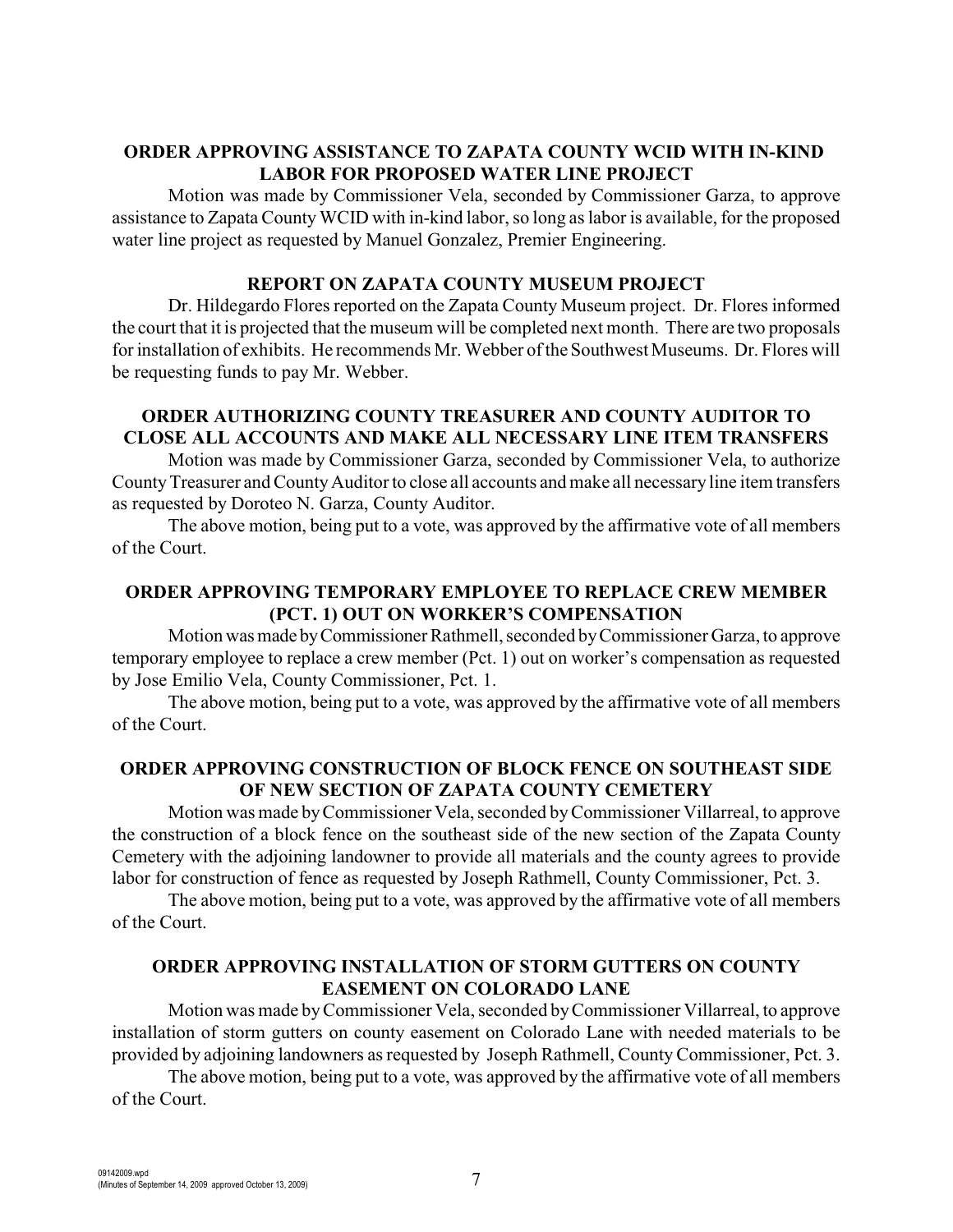### **ORDER APPROVING ZAPATA COUNTY FISCAL YEAR 2009-2010 HOLIDAY SCHEDULE**

Motion was made by Commissioner Garza, seconded by Commissioner Vela, to approve the Zapata County Fiscal Year 2009-2010 Holiday Schedule as requested by Rosalva Guerra, County Judge.

Columbus Day - Monday, October 12, 2009 Veteran's Day - Wednesday, November 11, 2009 Thanksgiving - Thursday, November 26, 2009 Thanksgiving - Friday, November 27, 2009 Christmas Eve - Thursday, December 24, 2009 Christmas Day - Friday, December 25, 2009 New Year's Eve - Thursday , December 31, 2009 New Year's Day - Friday, January 1, 2010 Martin Luther King - Monday, January 18, 2010

President's Day - Monday, February 15, 2010 Election Day - March 2, 2010 County Fair - Thursday, March 11, 2010 County Fair - Friday, March 12, 2010 Easter Monday - Monday, April 5, 2010 Memorial Day - Monday, May 31, 2010 Fourth of July - Monday, July 5, 2010 Labor Day - Monday, September 6, 2010

The above motion, being put to a vote, was approved by the affirmative vote of all members of the Court.

### **ORDER APPROVING 2009-2010 ZAPATA COUNTY COMMISSIONERS' COURT REGULAR MEETINGS**

Motion was made b yCommissioner Vela, seconded by Commissioner Villarreal, to approve the 2009-2010 Zapata County Commissioners Court Regular Meetings as requested by County Judge Rosalva Guerra.

| October 13, 2009 (Tuesday) | April 12, 2010     |
|----------------------------|--------------------|
| November 9, 2009           | May 10, 2010       |
| December 14, 2009          | June 14, 2010      |
| January 11, 2010           | July 12, 2010      |
| <b>February 8, 2010</b>    | August 9, 2010     |
| March 8, 2010              | September 13, 2010 |

The above motion, being put to a vote, was approved by the affirmative vote of all members of the Court.

### **ORDER APPROVING OSWALDO AND JUANITA RAMIREZ EXHIBIT HALL SCHEDULE FEES**

Motion was made byCommissioner Vela, seconded by Commissioner Villarreal, to approve the Oswaldo and Juanita Ramirez exhibit hall schedule fees, effective November 1, 2009, as requested by Rosalva Guerra, County Judge.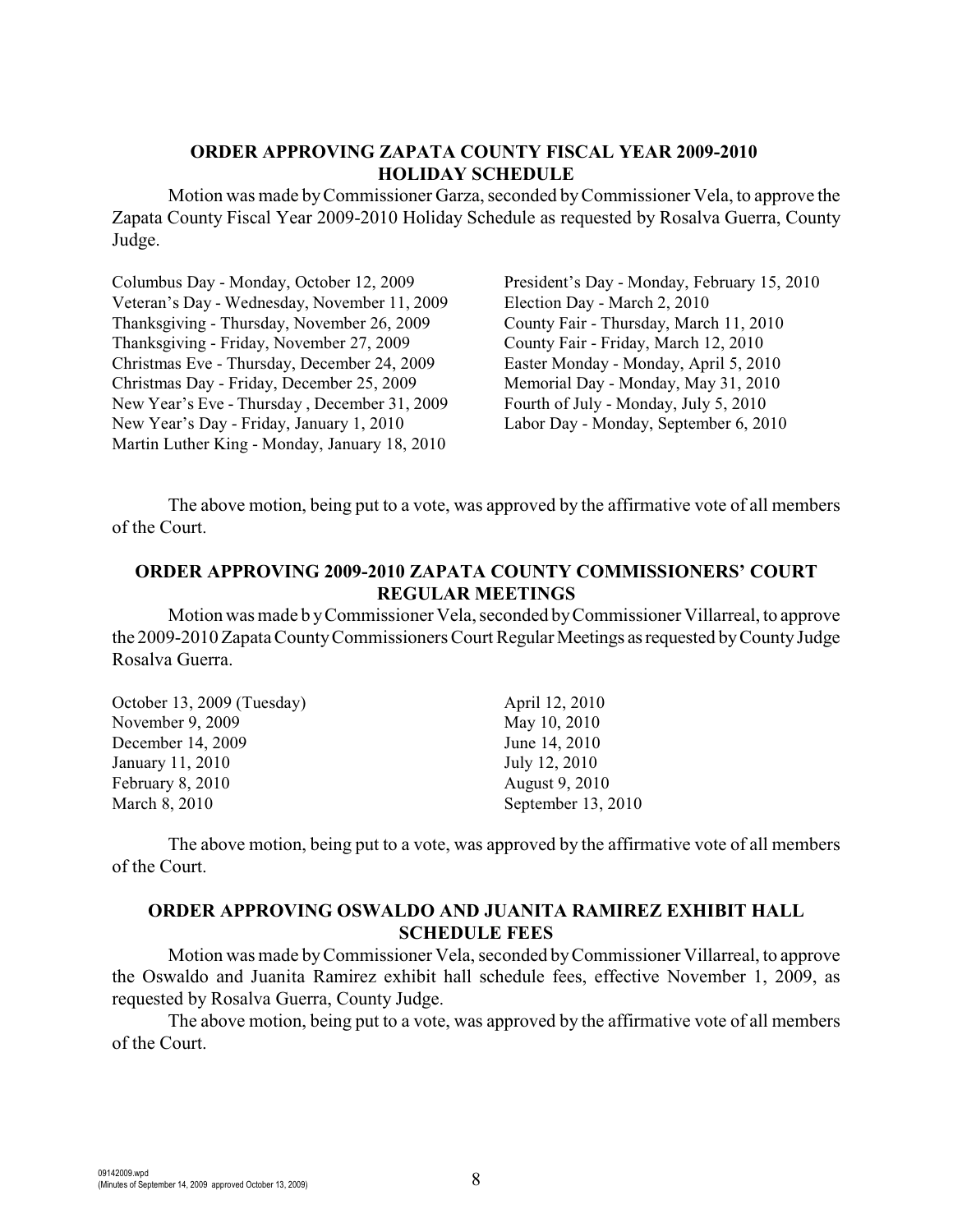#### **ORDER APPROVING 2009-2010 INDIGENT ATTORNEY'S FEE SCHEDULE**

Motion was made by Commissioner Garza, seconded by Commissioner Vela, to approve 2009-2010 Indigent Attorney's fee schedule, at the rate of \$175.00 for representation of the indigent, as requested by Rosalva Guerra, County Judge.

The above motion, being put to a vote, was approved by the affirmative vote of all members of the Court.

### **ORDER APPROVING REQUEST BY ROSALVA GUERRA, COUNTY JUDGE TO SEND WRITTEN TERMINATION NOTICE TO GRANDE GARBAGE COLLECTION COMPANY**

Motion was made by Commissioner Villarreal, seconded by Commissioner Garza, to approve request by Rosalva Guerra, County Judge, to send written termination notice to Grande Garbage Collection Company as per Solid Waste Collection Agreement.

The above motion, being put to a vote, was approved by the affirmative vote of all members of the Court.

# **ORDER APPROVING PERMIT MODIFICATION TO LANDFILL SITE OPERATING PLAN**

Motion was made by Commissioner Garza, seconded by Commissioner Villarreal, to approve permit modification to landfill site operating plan as recommended by landfill consultant as requested as Rosalva Guerra, County Judge.

The above motion, being put to a vote, was approved by the affirmative vote of all members of the Court.

### **ORDER APPROVING OPERATING HOURS FOR SAN YGNACIO MUNICIPAL SOLID WASTE LANDFILL PERMIT 783A**

Motion was made by Commissioner Garza, seconded by Commissioner Vela, to approve operating hours for the San Ygnacio Municipal Solid Waste Landfill Permit 783A in accordance with Section 11 of the Standards of Operation (SOP) as requested by Rosalva Guerra, County Judge. Landfill will be open Monday thru Friday from 8 am to 4 pm and closed on Saturday and Sunday.

The above motion, being put to a vote, was approved by the affirmative vote of all members of the Court.

# **ORDER APPROVING HIRING OF AN EMPLOYEE FOR SLOT #5 AT SAN YGNACIO LANDFILL**

Motion was made by Commissioner Garza, seconded by Commissioner Villarreal, to approve hiring of an employee for slot #5 at \$7.74 per hour at San Ygnacio Landfill as requested by Guillermo M. Saenz, Environmental Director.

The above motion, being put to a vote, was approved by the affirmative vote of all members of the Court.

# **ORDER APPROVING SHERIFFS' AND CONSTABLES' FEES FOR 2010**

Motion was made by Commissioner Villarreal, seconded by Commissioner Garza, to approve Sheriff s' and Constables' fees for 2010 as authorized by Local Government Code Section 118.131 as requested by Rosalva Guerra, County Judge.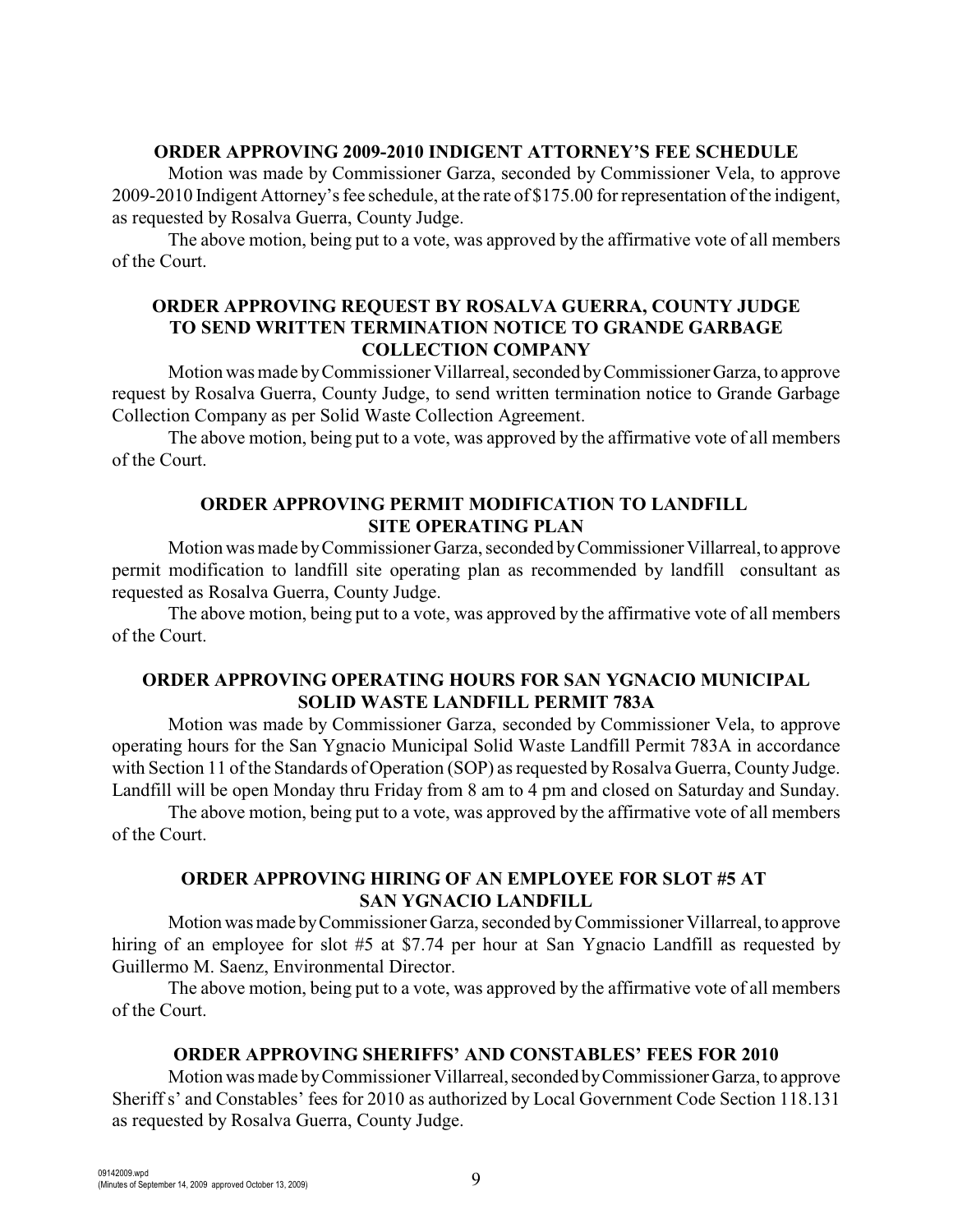The above motion, being put to a vote, was approved by the affirmative vote of all members of the Court.

### **ORDER APPROVING COOPERATIVE WORKING AGREEMENT WITH THE SOUTH TEXAS COUNCIL ON ALCOHOL AND DRUG ABUSE (S.T.C.A.D.A.)**

Motion was made byCommissioner Vela, seconded byCommissioner Rathmell, to approve cooperative working agreement with The South Texas Council on Alcohol and Drug Abuse (S.T.C.A.D.A.) for the program year September 1, 2009 to November 30, 2010 as requested by Rosalva Guerra, County Judge.

The above motion, being put to a vote, was approved by the affirmative vote of all members of the Court.

# **NO ACTION WAS TAKEN ON REQUEST BY ZAR RODRIGUEZ IV, COUNTY INSPECTOR, TO PURCHASE SECOND VEHICLE FOR CODE ENFORCEMENT DEPARTMENT FROM ESCAMILLA FORD IN ZAPATA, TEXAS**

# **ORDER AWARDING CONSTRUCTION CONTRACT FOR PEDERNALES ROAD PROJECT**

Motion was made byCommissioner Villarreal, seconded by Commissioner Garza, to award construction contract, to Reim Construction, Inc., being the lowest bidder, for the Pedernales Road Project as requested by Manuel Gonzalez, Premier Engineering.

The above motion, being put to a vote, was approved by the affirmative vote of all members of the Court.

## **ORDER TO TABLE REQUEST BY MANUEL GONZALEZ OF PREMIER ENGINEERING, TO AWARD CONSTRUCTION CONTRACT FOR JENNINGS ROAD PROJECT**

Motion was made by Commissioner Villarreal, seconded by Commissioner Vela, to table request by Manuel Gonzalez, Premier Engineering, to award construction contract for the Jennings Road Project.

The above motion, being put to a vote, was approved by the affirmative vote of all members of the Court.

# **ORDER APPROVING HIRING OF RUBEN PEÑA, JR. AS TREATMENT OPERATOR TRAINEE AT WASTEWATER TREATMENT PLANT**

Motion was made by Commissioner Garza, seconded by Commissioner Rathmell, to approve the hiring of Ruben Peña, Jr. as a treatment operator trainee at the Wastewater Treatment Plant for slot #9, vacant position, at a starting salary of \$8.00 per hour as requested by Carlos Treviño, Utilities Director and Eloy Chapa, Jr., Wastewater Supervisor.

The above motion, being put to a vote, was approved by the affirmative vote of all members of the Court.

#### **ORDER APPROVING SALARY ADJUSTMENT FOR GILBERTO SALINAS, JR.**

Motion was made by Commissioner Garza, seconded by Commissioner Villarreal, to approve salary adjustment for Gilberto Salinas, Jr. to \$12.00 per hour as he has fulfilled his training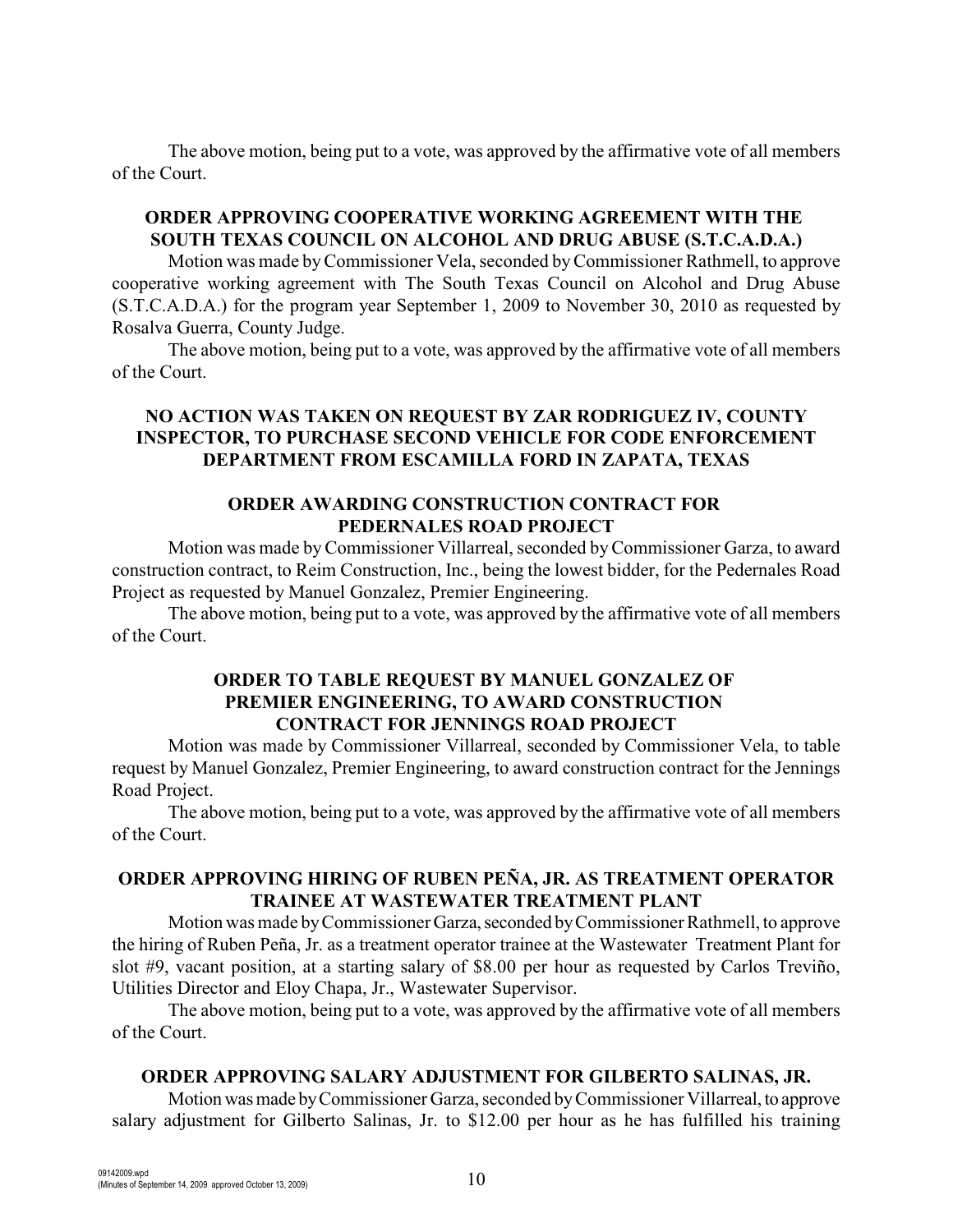requirements and has obtained his Wastewater Class 1 Collection System Operator's License as requested by Carlos Treviño, Utilities Director and Eloy Chapa, Jr., Wastewater Supervisor.

The above motion, being put to a vote, was approved by the affirmative vote of all members of the Court.

### **NO ACTION WAS TAKEN ON REQUEST BY FRANCISCO SAN MILLAN, HTM, INC. TO REQUEST COUNTY FAIRGROUNDS FOR DANCE ON OCTOBER 14, 2009 OR NOVEMBER 7, 2009. PERCENTAGE OF PROFIT WILL GO TO HIGH SCHOOL SCHOLARSHIPS**

# **NO ACTION WAS TAKEN ON REQUEST BY NELLIE R. TREVIÑO, PERSONNEL DIRECTOR, TO PLACE A DOOR AT THE PERSONNEL DIRECTOR'S OFFICE LEADING TO THE AUDITOR'S OFFICE**

#### **ORDER APPROVING PERMISSION TO WRITE A WASTEWATER ORDINANCE FOR ZAPATA COUNTY WASTE WATER PLANT**

Motion was made by Commissioner Vela, seconded by Commissioner Garza, to approve permission to write a Wastewater Ordinance for the Zapata County Waste Water Plant as requested by Carlos Treviño, Jr., Water Plant Manager.

The above motion, being put to a vote, was approved by the affirmative vote of all members of the Court.

## **NO ACTION WAS TAKEN ON REQUEST BY ROSALVA GUERRA, COUNTY JUDGE, TO APPROVE THAT ANY EXISTING AND NEW TAPPING CONTRACTS WITH THE ZAPATA COUNTY WATERWORKS BE AUTHORIZED BY THE ZAPATA COUNTY COMMISSIONERS COURT**

# **ORDER APPROVING PURCHASE OF A NEW ½ TON PICK-UP TRUCK FOR WATER PLANT**

Motion was made by Commissioner Villarreal, seconded byCommissioner Vela, to approve the purchase of a new  $\frac{1}{2}$  ton pick-up truck for the water plant. Water analysis locations have changed and a dependable vehicle is required for this important function. Purchase price of \$25,000.00 to be obtained from line item 80-600-336 as requested by Carlos Treviño, Jr., Water Plant Manager.

The above motion, being put to a vote, was approved by the affirmative vote of all members of the Court.

# **ORDER AUTHORIZING INITIATION OF PROCUREMENT OF PROFESSIONAL SERVICES FOR IMPLEMENTATION OF TxCDBG COLONIA CONSTRUCTION GRANT PROJECT**

Motion was made by Commissioner Vela, seconded by Commissioner Garza, to authorize initiation of procurement of professional services for the implementation of the TxCDBG Colonia Construction Grant Project, ORCA FY 2009-2010, for sewer improvement in Colonia Linda Vista as requested by Carlos Colina-Vargas and Joseph Rathmell, County Commissioner, Pct. 3.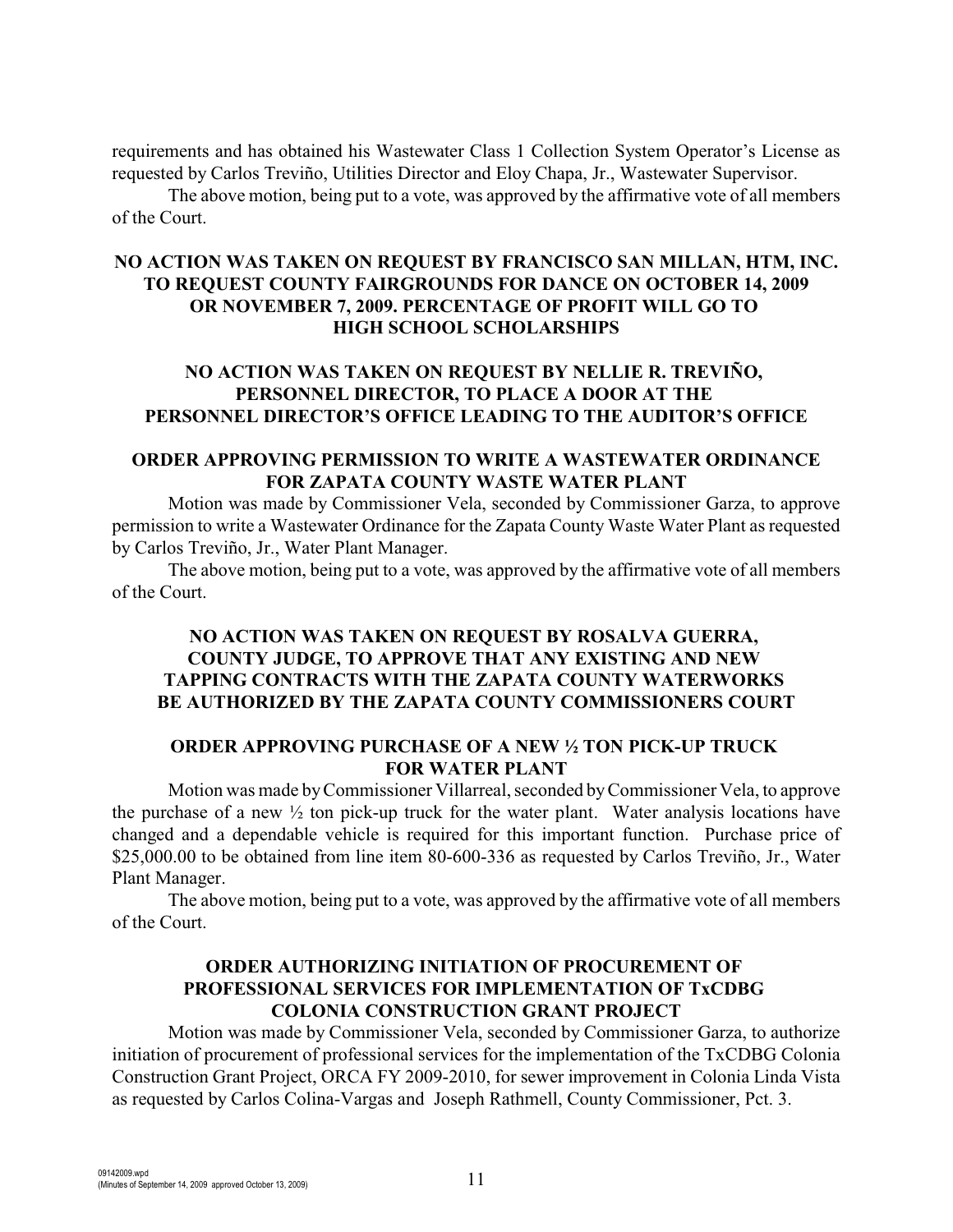The above motion, being put to a vote, was approved by the affirmative vote of all members of the Court.

### **ORDER APPROVING TO USE FRONT OF ZAPATA COUNTY COURTHOUSE FOR ZAPATA COUNTY DRUG FREE COMMUNITY PEP RALLY TO KICK OFF RED RIBBON WEEK**

Motion was made byCommissioner Garza, seconded by Commissioner Vela, to approve use of the front of the Zapata County Courthouse for the Zapata County Drug Free Community Pep Rally to kick off Red Ribbon Week on Wednesday, October 14, 2009 at 6:30 pm as requested by Fina Villarreal, Scan Director.

The above motion, being put to a vote, was approved by the affirmative vote of all members of the Court.

### **ORDER APPROVING INSTALLATION OF SPEED HUMP AT 2510 ITURBIDE**

Motion was made by Commissioner Garza, seconded by Commissioner Villarreal, to approve installation of a speed hump at 2510 Iturbide in the town of Zapata as requested by Gabriel Villarreal, County Commissioner, Pct. 2.

The above motion, being put to a vote, was approved by the affirmative vote of all members of the Court.

### **ORDER APPROVING INSTALLATION OF 4-WAY STOP SIGNS AT INTERSECTION OF ITURBIDE STREET AND 25TH AVENUE**

Motion was made by Commissioner Garza, seconded by Commissioner Villarreal, to approve installation of 4-way stop signs at the intersection of Iturbide Street and  $25<sup>th</sup>$  Avenue in the town of Zapata as requested by Gabriel Villarreal, County Commissioner, Pct. 2.

The above motion, being put to a vote, was approved by the affirmative vote of all members of the Court.

### **ORDER APPROVING INSTALLATION OF SECURITY LIGHT AT CORNER OF 14TH AVENUE AND JACKSON STREET**

Motion was made by Commissioner Garza, seconded by Commissioner Villarreal, to approve installation of a security light at the corner of 14<sup>th</sup> Avenue and Jackson Street in the town of Zapata as requested by Gabriel Villarreal, County Commissioner, Pct. 2.

The above motion, being put to a vote, was approved by the affirmative vote of all members of the Court.

### **ORDER APPROVING INSTALLATION OF SPEED BUMP AT 416 HIDALGO STREET IN SAN YGNACIO**

Motion was made by Commissioner Garza, seconded by Commissioner Villarreal, to approve installation of a speed bump at 416 Hidalgo Street in the town of San Ygnacio as requested by Gabriel Villarreal, County Commissioner, Pct. 2.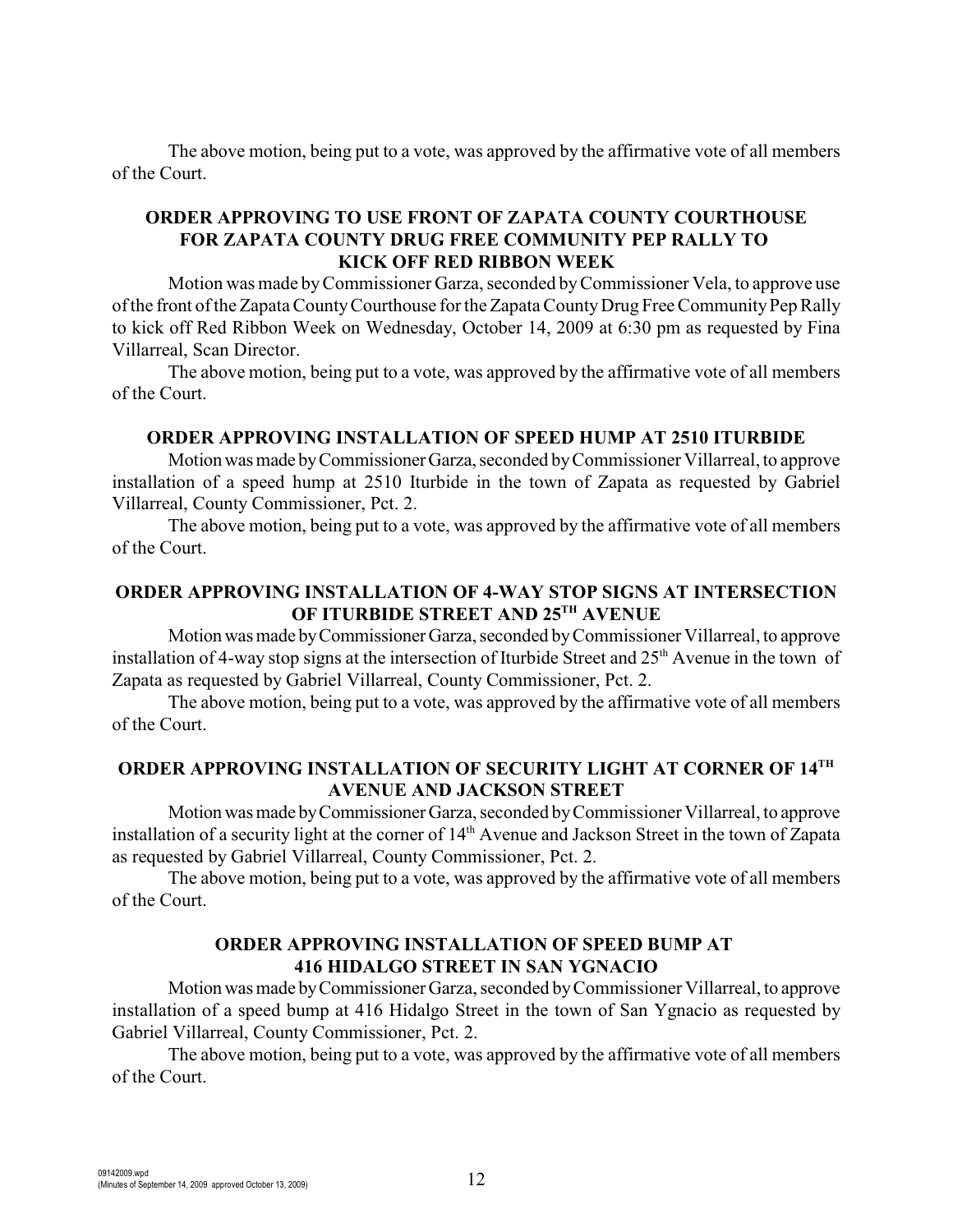### **ORDER APPROVING INSTALLATION OF SPEED HUMPS ON CARRIZO LANE**

Motion was made by Commissioner Garza, seconded by Commissioner Villarreal, to approve installation of speed humps on Carrizo Lane as requested by Joseph Rathmell, County Commissioner, Pct. 3.

The above motion, being put to a vote, was approved by the affirmative vote of all members of the Court.

# **ORDER APPROVING SPEED HUMPS ON 4TH AND MEDINA AVENUE, PRECINCT 4**

Motion was made by Commissioner Garza, seconded by Commissioner Villarreal, to approve installation of speed humps on  $4<sup>th</sup>$  and Medina Avenue, Precinct 4, as requested by Norberto Garza, County Commissioner, Pct. 4.

The above motion, being put to a vote, was approved by the affirmative vote of all members of the Court.

# **ORDER APPROVING INSTALLATION OF SECURITY LIGHT AT 1407 DIAZ STREET**

Motion was made by Commissioner Garza, seconded by Commissioner Villarreal, to approve installation of a security light at 1407 Diaz Street as requested by Norberto Garza, County Commissioner, Pct. 4.

The above motion, being put to a vote, was approved by the affirmative vote of all members of the Court.

# **ORDER APPROVING INSTALLATION OF SPEED HUMP BETWEEN**   $7<sup>TH</sup>$  **AND 10<sup>TH</sup> ON VILLA**

Motion was made by Commissioner Garza, seconded by Commissioner Villarreal, to approve installation of a speed hump between  $7<sup>th</sup>$  and  $10<sup>th</sup>$  on Villa as requested by Norberto Garza, County Commissioner, Pct. 4.

The above motion, being put to a vote, was approved by the affirmative vote of all members of the Court.

# **ORDER APPROVING INSTALLATION OF SECURITY LIGHT BETWEEN**   $4^{TH}$  AND  $7^{TH}$  ON VILLA

Motion was made by Commissioner Garza, seconded by Commissioner Villarreal, to approve installation of a security light between  $4<sup>th</sup>$  and  $7<sup>th</sup>$  on Villa as requested by Norberto Garza, County Commissioner, Pct. 4.

The above motion, being put to a vote, was approved by the affirmative vote of all members of the Court.

# **ORDER APPROVING INSTALLATION OF SPEED HUMP BETWEEN**   $13^{\text{TH}}$  AND  $16^{\text{TH}}$  ON JUAREZ

Motion was made by Commissioner Garza, seconded by Commissioner Villarreal, to approve installation of a speed hump between  $13<sup>th</sup>$  and  $16<sup>th</sup>$  on Juarez as requested by Norberto Garza, County Commissioner, Pct. 4.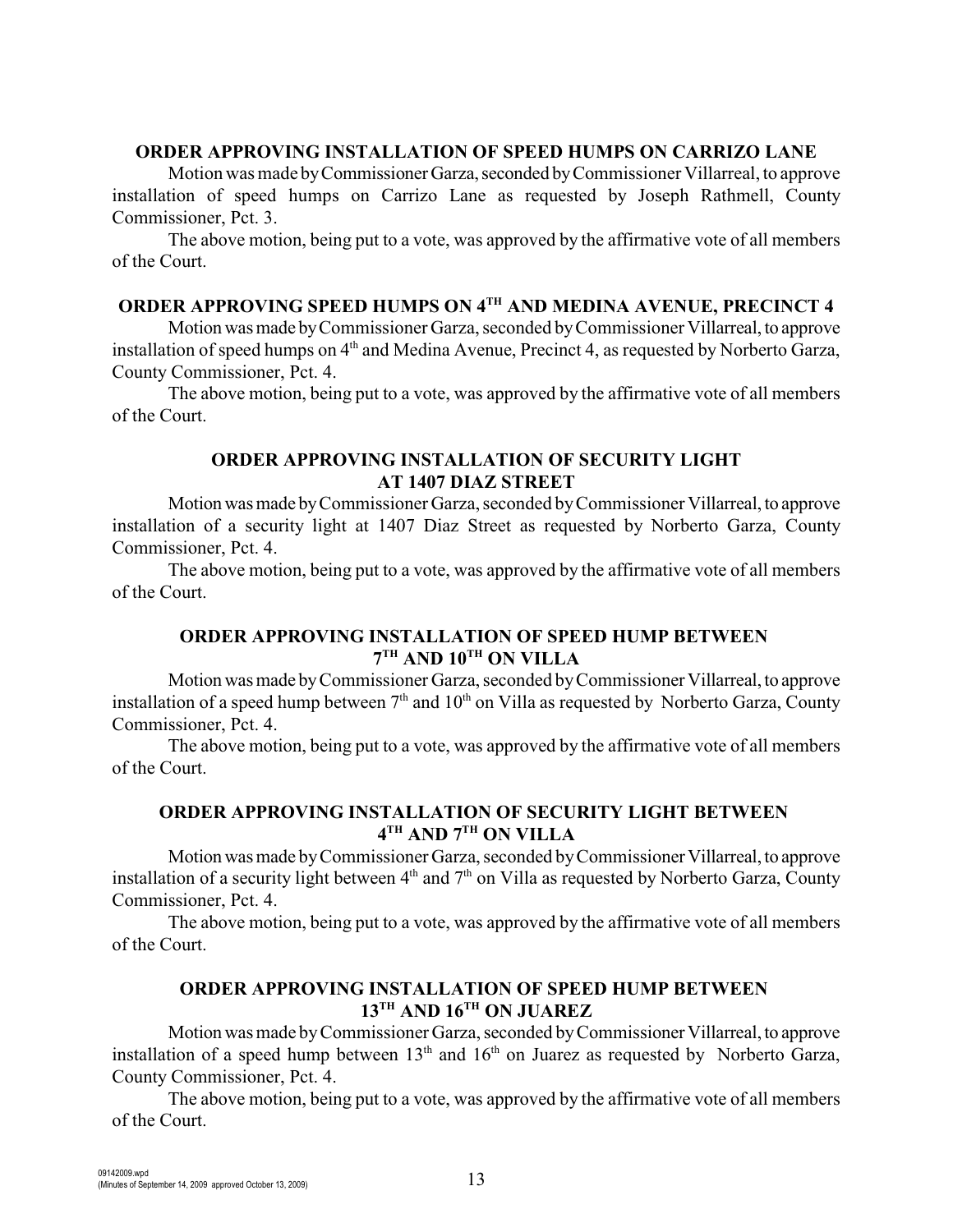## **ORDER APPROVING INSTALLATION OF SECURITY LIGHT AT 1405 7TH STREET**

Motion was made by Commissioner Garza, seconded by Commissioner Villarreal, to approve installation of a security light at 1405  $7<sup>th</sup>$  Street as requested by Norberto Garza, County Commissioner, Pct. 4.

The above motion, being put to a vote, was approved by the affirmative vote of all members of the Court.

#### **ORDER APPROVING LINE ITEM TRANSFERS**

Motion was made by Commissioner Garza, seconded by Commissioner Villarreal, to approve the following line item transfers:

From: Environmental 10-595-330 Fuel \$10,000.00 To: Environmental 10-595-456 Maintenance \$10,000.00

to meet budget requirements as requested by Guillermo M. Saenz, Environmental Director.

The above motion, being put to a vote, was approved by the affirmative vote of all members of the Court.

Motion was made by Commissioner Garza, seconded by Commissioner Villarreal, to approve the following line item transfers:

| From: Nutrition Program | 38-647-330 | Fuel and Lubricants        | \$350.00 |
|-------------------------|------------|----------------------------|----------|
| To: Nutrition Program   | 38-647-454 | Repair & Maintenance       | \$350.00 |
| From: Nutrition Program | 38-647-427 | Travel                     | \$450.00 |
| To: Nutrition Program   | 38-647-454 | Repair & Maintenance       | \$450.00 |
| From: Nutrition Program | 38-647-336 | Raw Food                   | \$350.00 |
| To: Nutrition Program   | 38-647-467 | Non-Food Consumable        | \$350.00 |
| From: I & A Program     | 37-645-330 | <b>Fuel and Lubricants</b> | \$150.00 |
| To: I & A Program       | 37-645-427 | Travel                     | \$150.00 |

to meet budget requirements as requested by Carmen R. Reyes, Nutrition Center Supervisor.

The above motion, being put to a vote, was approved by the affirmative vote of all members of the Court.

Motion was made by Commissioner Garza, seconded by Commissioner Villarreal, to approve the following line item transfers:

|                                        | From: Library | 10-695-681 Roof Public Library                                               | \$115,000.00 |
|----------------------------------------|---------------|------------------------------------------------------------------------------|--------------|
|                                        | To: Library   | 10-650-335 Computer Maintenance                                              | \$15,000.00  |
|                                        | From: Library | 10-695-681 Roof Public Library                                               | \$2,000.00   |
|                                        | To: Library   | 10-650-462 Repairs and Maintenance                                           | \$2,000.00   |
| $\sim$ $\sim$ $\sim$ $\sim$ 1 $\sim$ 1 |               | $\sim$ 11 $\sim$ 10 $\sim$ 11 $\sim$ 11 $\sim$ 11 $\sim$ 11 $\sim$ 11 $\sim$ |              |

to meet budget requirements as requested by Aida R. Garcia, County Librarian.

The above motion, being put to a vote, was approved by the affirmative vote of all members of the Court.

Motion was made by Commissioner Garza, seconded by Commissioner Villarreal, to approve the following line item transfers:

|     | From: County Attorney | 10-475462  | Equipment Rental       | \$2,500.00 |
|-----|-----------------------|------------|------------------------|------------|
| To: | County Attorney       | 10-475-392 | Misc. Maintenance Exp. | \$2,500.00 |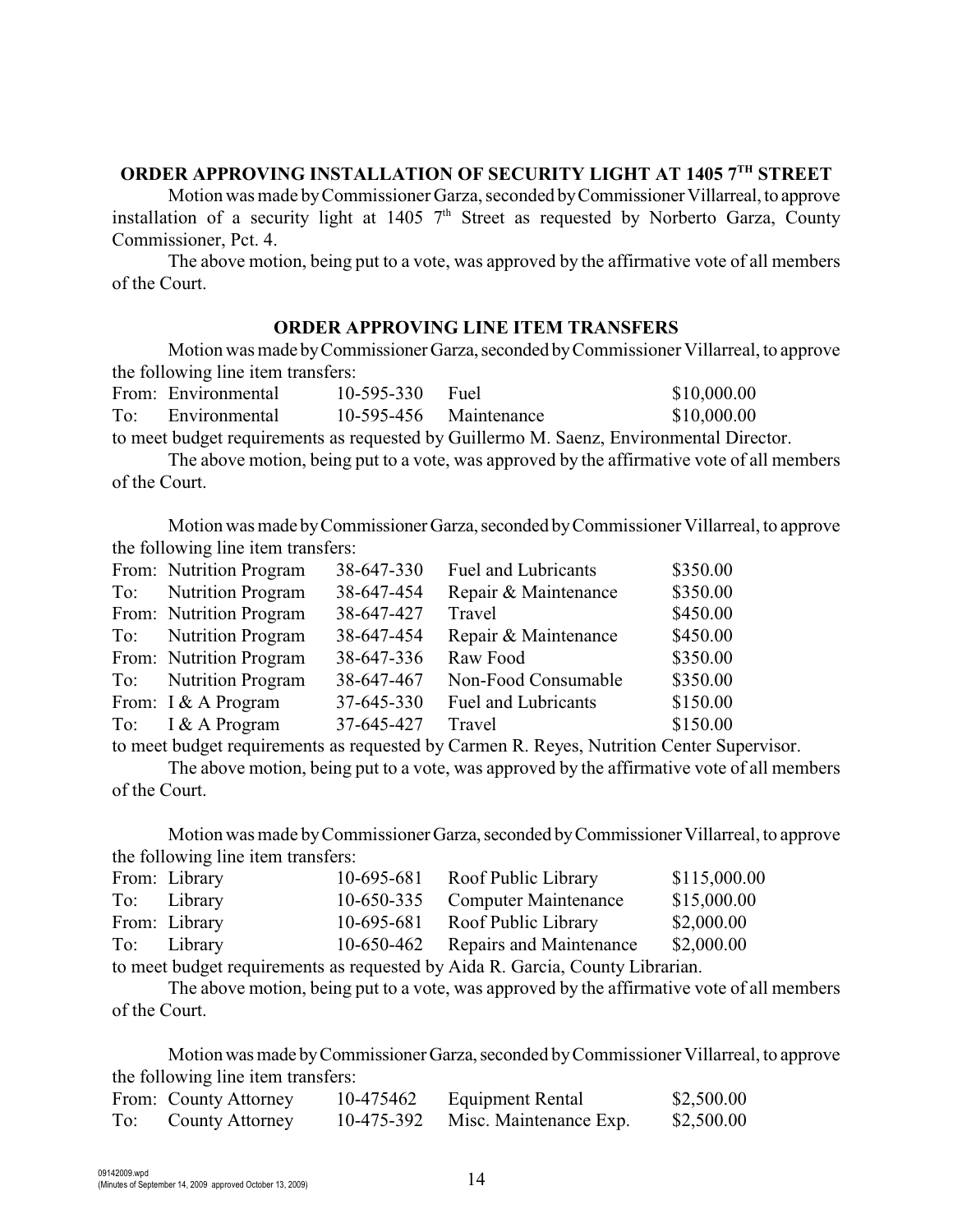From: County Attorney 10-475-310 Office Supplies \$1,000.00 To: County Attorney 10-475-392 Misc. Maintenance Exp. \$1,000.00 to meet budget requirements as requested by Said A. Figueroa, County Attorney.

The above motion, being put to a vote, was approved by the affirmative vote of all members of the Court.

Motion was made by Commissioner Garza, seconded by Commissioner Villarreal, to approve the following line item transfers:

|                                                                            | From: Auditor's Office | 10-495-335   | Equipment Rental & Repair \$500.00           |          |
|----------------------------------------------------------------------------|------------------------|--------------|----------------------------------------------|----------|
| To:                                                                        | Auditor's Office       | $10-495-311$ | Postage                                      | \$500.00 |
|                                                                            | From: Auditor's Office | 10-495-335   | Equipment Rental & Repair \$3,000.00         |          |
| To:                                                                        | Auditor's Office       |              | 10-495-427 Workshop & Travel Exp. \$3,000.00 |          |
| to meet budget requirements as requested by Doroteo Garza, County Auditor. |                        |              |                                              |          |

The above motion, being put to a vote, was approved by the affirmative vote of all members of the Court.

Motion was made by Commissioner Garza, seconded by Commissioner Villarreal, to approve the following line item transfers:

| From: Constable Pct. 2 |                       | 10-550-331 Fuel $&$ Lubricants | \$2,100.30 |
|------------------------|-----------------------|--------------------------------|------------|
| To: Constable Pct. 2   | $10-550-311$ Supplies |                                | \$2,100.30 |
| From: Constable Pct. 2 | 10-550-455 Repairs    |                                | \$1,085.40 |
| To: Constable Pct. 2   | $10-550-311$ Supplies |                                | \$1,085.40 |
|                        |                       |                                |            |

to meet budget requirements as requested by Henry Martinez, Constable Pct. 2.

The above motion, being put to a vote, was approved by the affirmative vote of all members of the Court.

Motion was made by Commissioner Garza, seconded by Commissioner Villarreal, to approve the following line item transfers:

| From: County Wastewater 08-602-341 | Chlorine & Chemicals                                                 | \$15,000.00 |
|------------------------------------|----------------------------------------------------------------------|-------------|
| To: County Wastewater 08-602-336   | Repair & Maintenance                                                 | \$15,000.00 |
| From: County Wastewater 08-602-481 | <b>State Fees</b>                                                    | \$2,000.00  |
| To: County Wastewater 08-602-488   | <b>Inspection Fees</b>                                               | \$2,000.00  |
| From: County Wastewater 08-602-311 | Postage                                                              | \$2,500.00  |
| To: County Wastewater 08-602-336   | Repair & Maintenance                                                 | \$2,500.00  |
|                                    | to meet budget requirements as requested by Zenate County Westernton |             |

to meet budget requirements as requested by Zapata County Wastewater.

The above motion, being put to a vote, was approved by the affirmative vote of all members of the Court.

Motion was made by Commissioner Garza, seconded by Commissioner Villarreal, to approve the following line item transfers:

|     | From: JP Pct. 1 | $10-455-412$ Autopsy  | \$5,000.00 |
|-----|-----------------|-----------------------|------------|
|     | $To:$ JP Pct. 1 | $10-455-310$ Supplies | \$5,000.00 |
|     | From: JP Pct. 2 | $10-455-412$ Autopsy  | \$5,000.00 |
| To: | $IP$ Pct. 2     | $10-455-311$ Supplies | \$5,000.00 |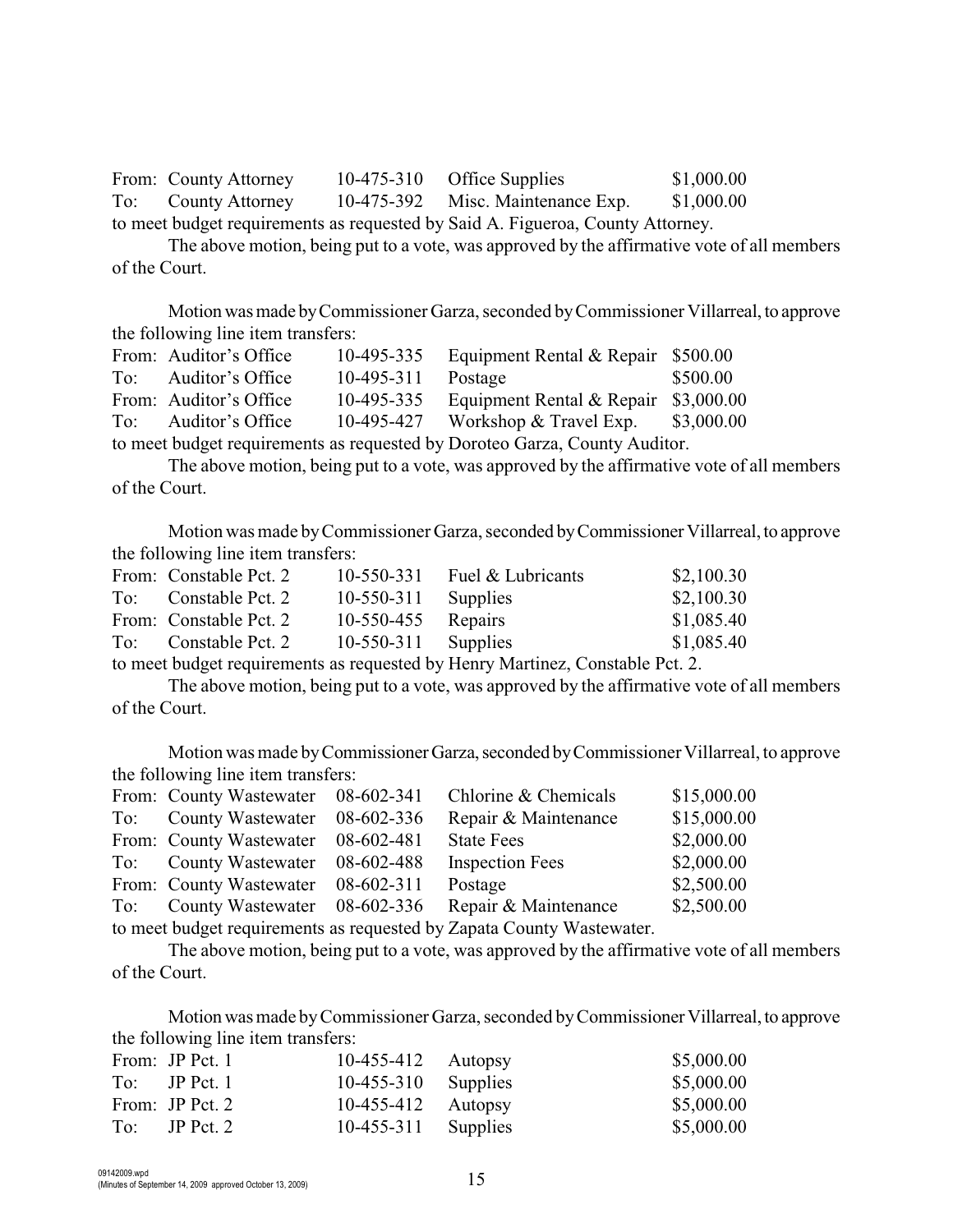| From: JP Pct. 3 | $10-455-412$ Autopsy  | \$5,000.00 |
|-----------------|-----------------------|------------|
| $To:$ JP Pct. 3 | $10-455-312$ Supplies | \$5,000.00 |
| From: JP Pct. 4 | $10-455-412$ Autopsy  | \$5,000.00 |
| $To:$ JP Pct. 4 | $10-455-313$ Supplies | \$5,000.00 |
|                 |                       |            |

to meet budget requirements as requested by Justice of Peace, Pct. 1, 2, 3, and 4.

The above motion, being put to a vote, was approved by the affirmative vote of all members of the Court.

Motion was made by Commissioner Garza, seconded by Commissioner Villarreal, to approve the following line item transfers:

| From: Constable Pct. 4 | $10-550-313$ Supplies  | \$150.00 |
|------------------------|------------------------|----------|
| To: Constable Pct. 4   | $10-550-430$ Uniforms  | \$150.00 |
| From: Constable Pct. 4 | $10-550-457$ Repairs   | \$100.00 |
| To: Constable Pct. 4   | 10- $550-430$ Uniforms | \$100.00 |

to meet budget requirements as requested by Manuel M. Flores, Jr., Constable Pct. 4.

The above motion, being put to a vote, was approved by the affirmative vote of all members of the Court.

Motion was made by Commissioner Garza, seconded by Commissioner Villarreal, to approve the following line item transfers:

|     | From: Zapata Co. Ext. Office                                                     | 10-665-427 Travel     | \$2,400.00 |
|-----|----------------------------------------------------------------------------------|-----------------------|------------|
| To: | Zapata Co. Ext. Office                                                           | $10-665-310$ Supplies | \$2,400.00 |
|     | to meet budget requirements as requested by Caleb Eaton, County Extension Agent. |                       |            |

The above motion, being put to a vote, was approved by the affirmative vote of all members of the Court.

Motion was made by Commissioner Garza, seconded by Commissioner Villarreal, to approve the following line item transfers:

|     | From: District Clerk | 10-450-457 | Equipment Rental                                                          | \$425.00 |
|-----|----------------------|------------|---------------------------------------------------------------------------|----------|
| To: | District Clerk       | 10-450-429 | Trips to Laredo (Cases)                                                   | \$425.00 |
|     |                      |            | to most budget requirements as requested by Dore M, Damos, District Clerk |          |

to meet budget requirements as requested by Dora M. Ramos, District Clerk.

The above motion, being put to a vote, was approved by the affirmative vote of all members of the Court.

Motion was made by Commissioner Garza, seconded by Commissioner Villarreal, to approve the following line item transfers:

|                                                                                  | From: Water Plant $08-602-589$ |  | Equipment              | \$1,359.02 |  |
|----------------------------------------------------------------------------------|--------------------------------|--|------------------------|------------|--|
| To:                                                                              | Water Plant 08-602-602         |  | Backhoe Lease Purchase | \$1,359.02 |  |
| to meet budget requirements as requested by Carlos Treviño, Water Plant Manager. |                                |  |                        |            |  |

The above motion, being put to a vote, was approved by the affirmative vote of all members of the Court.

Motion was made by Commissioner Garza, seconded by Commissioner Villarreal, to approve the following line item transfers: From: Water Plant 80-600-443 Electricity \$25,500.00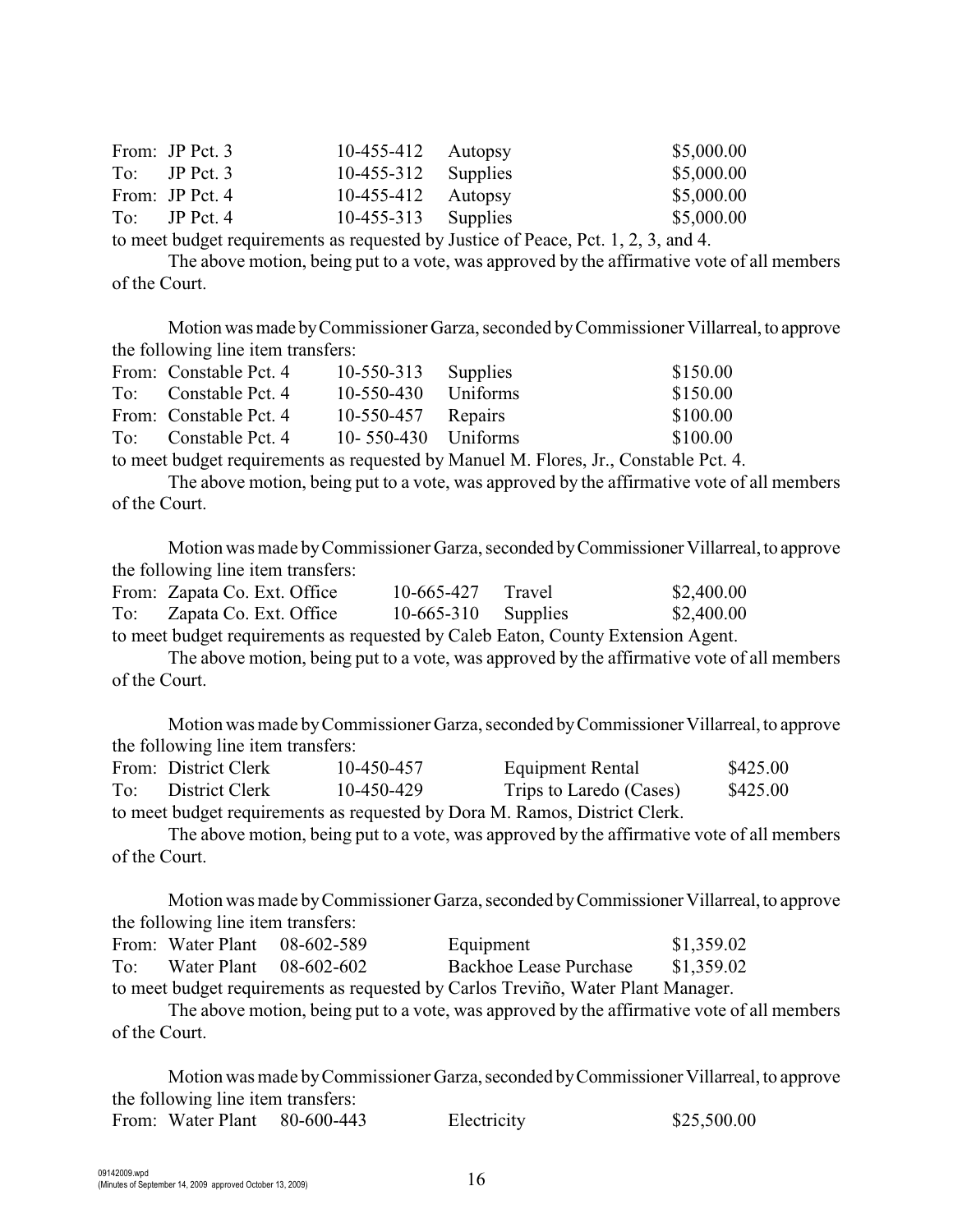| To: | Water Plant       | 80-600-336 | Repair and Maintenance | \$25,500.00 |
|-----|-------------------|------------|------------------------|-------------|
|     | From: Water Plant | 80-600-488 | <b>Inspection Fees</b> | \$3,455.84  |
| To: | Water Plant       | 80-600-569 | Improvements           | \$3,455.84  |
|     | From: Water Plant | 80-600-488 | <b>Inspection Fees</b> | \$638.18    |
| To: | Water Plant       | 80-600-589 | Equipment              | \$638.18    |
|     | From: Water Plant | 80-600-330 | Fuel and Lubricants    | \$9,000.00  |
| To: | Water Plant       | 80-600-341 | Chlorine and Chemicals | \$9,000.00  |
|     |                   |            |                        |             |

to meet budget requirements as requested by Carlos Treviño, Water Plant Manager.

The above motion, being put to a vote, was approved by the affirmative vote of all members of the Court.

Motion was made by Commissioner Garza, seconded by Commissioner Villarreal, to approve the following line item transfers:

| From: | Water Plant        | 10-370-901 | <b>Royalty Fund</b>      | \$20,000.00 |
|-------|--------------------|------------|--------------------------|-------------|
| To:   | Water Plant        | 10-409-751 | Special Materials        | \$20,000.00 |
| From: | <b>Water Plant</b> | 10-370-901 | <b>Royalty Fund</b>      | \$35,000.00 |
| To:   | Water Plant        | 10-409-761 | Sp. Contract Service     | \$35,000.00 |
| From: | Water Plant        | 10-370-901 | <b>Royalty Fund</b>      | \$20,000.00 |
| To:   | <b>Water Plant</b> | 10-409-752 | <b>Special Materials</b> | \$20,000.00 |
| From: | Water Plant        | 10-370-901 | <b>Royalty Fund</b>      | \$35,000.00 |
| To:   | Water Plant        | 10-409-762 | Sp. Contract Services    | \$35,000.00 |
| From: | <b>Water Plant</b> | 10-370-901 | <b>Royalty Fund</b>      | \$20,000.00 |
| To:   | Water Plant        | 10-409-753 | <b>Special Materials</b> | \$20,000.00 |
| From: | Water Plant        | 10-370-901 | <b>Royalty Fund</b>      | \$35,000.00 |
| To:   | Water Plant        | 10-409-763 | Sp. Contract Services    | \$35,000.00 |
| From: | Water Plant        | 10-370-901 | <b>Royalty Fund</b>      | \$20,000.00 |
| To:   | Water Plant        | 10-409-754 | Special Materials        | \$20,000.00 |
| From: | <b>Water Plant</b> | 10-370-901 | <b>Royalty Fund</b>      | \$35,000.00 |
| To:   | Water Plant        | 10-409-764 | Sp. Contract Services    | \$35,000.00 |

to meet budget requirements as requested by Carlos Treviño, Water Plant Manager.

The above motion, being put to a vote, was approved by the affirmative vote of all members of the Court.

### **MONTHLY BUSINESS REPORT OF ZAPATA COUNTY ECONOMIC DEVELOPMENT CENTER**

Peggy Umphres Moffett, ZEDC President, gave the August 2009 monthly business report of the Zapata County Economic Development Center (ZEDC). (Report attached for the record.)

#### **PRESENTATION FOR COLONIAL SUPPLEMENTAL INSURANCE GROUP**

No one was present to give presentation for Colonial Life Supplemental Insurance Group by Ignacio Salazar as requested by Ignacio Salazar, Benefits Counselor.